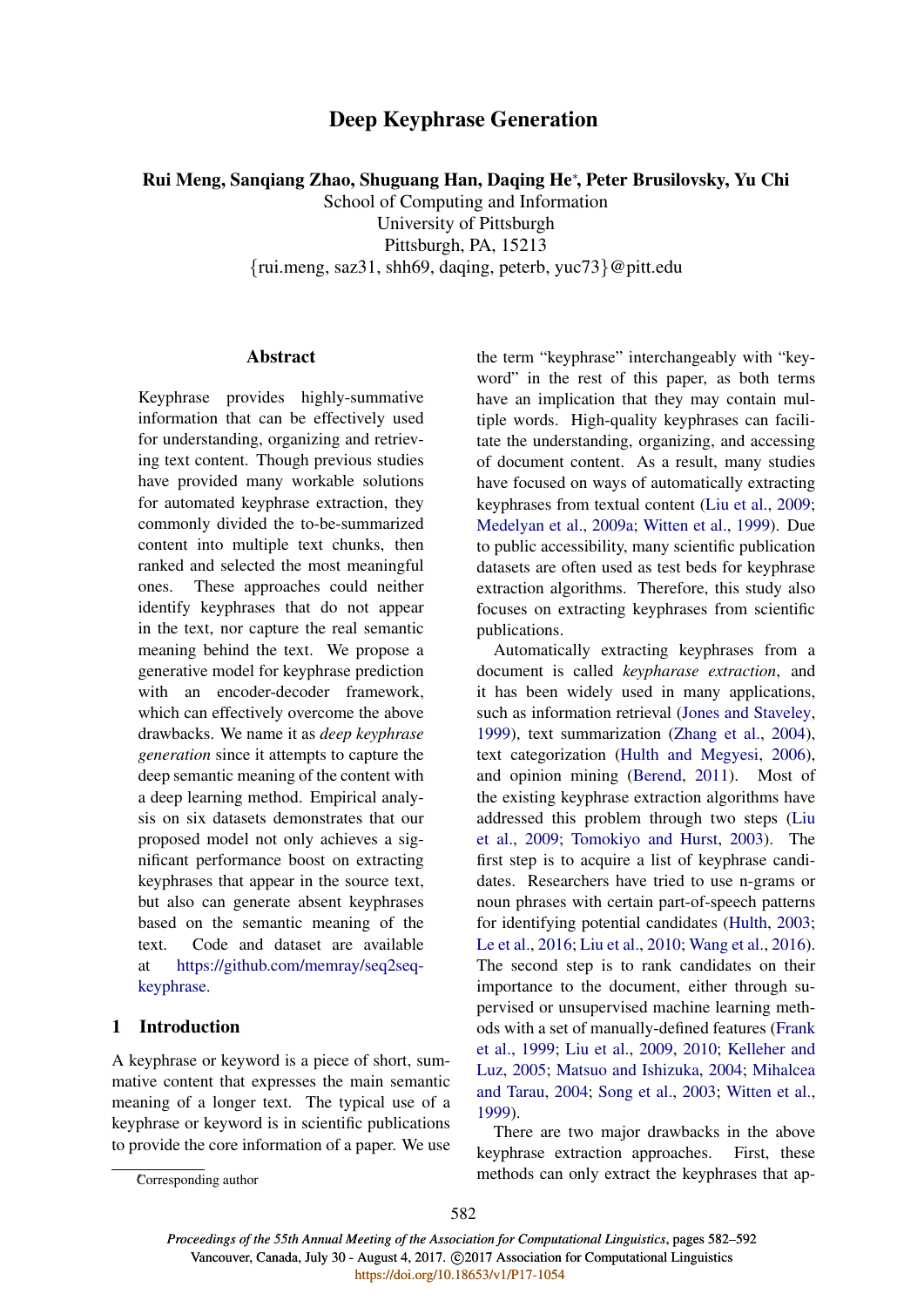pear in the source text; they fail at predicting meaningful keyphrases with a slightly different sequential order or those that use synonyms. However, authors of scientific publications commonly assign keyphrases based on their semantic meaning, instead of following the written content in the publication. In this paper, we denote phrases that do not match any contiguous subsequence of source text as absent keyphrases, and the ones that fully match a part of the text as present keyphrases. Table 1 shows the proportion of present and absent keyphrases from the document abstract in four commonly-used datasets, from which we can observe large portions of absent keyphrases in all the datasets. The absent keyphrases cannot be extracted through previous approaches, which further prompts the development of a more powerful keyphrase prediction model.

Second, when ranking phrase candidates, previous approaches often adopted machine learning features such as TF-IDF and PageRank. However, these features only target to detect the importance of each word in the document based on the statistics of word occurrence and co-occurrence, and are unable to reveal the full semantics that underlie the document content.

Table 1: Proportion of the present keyphrases and absent keyphrases in four public datasets

| <b>Dataset</b>  | # Keyphrase | % Present | % Absent |  |
|-----------------|-------------|-----------|----------|--|
| <b>Inspec</b>   | 19,275      | 55.69     | 44.31    |  |
| <b>Krapivin</b> | 2,461       | 44.74     | 52.26    |  |
| <b>NUS</b>      | 2.834       | 67.75     | 32.25    |  |
| <b>SemEval</b>  | 12.296      | 42.01     | 57.99    |  |

To overcome the limitations of previous studies, we re-examine the process of *keyphrase prediction* with a focus on how real human annotators would assign keyphrases. Given a document, human annotators will first read the text to get a basic understanding of the content, then they try to digest its essential content and summarize it into keyphrases. Their generation of keyphrases relies on an understanding of the content, which may not necessarily use the exact words that occur in the source text. For example, when human annotators see "*Latent Dirichlet Allocation*" in the text, they might write down "*topic modeling*" and/or "*text mining*" as possible keyphrases. In addition to the semantic understanding, human annotators

might also go back and pick up the most important parts, based on syntactic features. For example, the phrases following "*we propose/apply/use*" could be important in the text. As a result, a better keyphrase prediction model should understand the semantic meaning of the content, as well as capture the contextual features.

To effectively capture both the semantic and syntactic features, we use recurrent neural networks (RNN) (Cho et al., 2014; Gers and Schmidhuber, 2001) to compress the semantic information in the given text into a dense vector (i.e., semantic understanding). Furthermore, we incorporate a copying mechanism (Gu et al., 2016) to allow our model to find important parts based on positional information. Thus, our model can generate keyphrases based on an understanding of the text, regardless of the presence or absence of keyphrases in the text; at the same time, it does not lose important in-text information.

The contribution of this paper is three-fold. First, we propose to apply an RNN-based generative model to keyphrase prediction, as well as incorporate a copying mechanism in RNN, which enables the model to successfully predict phrases that rarely occur. Second, this is the first work that concerns the problem of absent keyphrase prediction for scientific publications, and our model recalls up to 20% of absent keyphrases. Third, we conducted a comprehensive comparison against six important baselines on a broad range of datasets, and the results show that our proposed model significantly outperforms existing supervised and unsupervised extraction methods.

In the remainder of this paper, we first review the related work in Section 2. Then, we elaborate upon the proposed model in Section 3. After that, we present the experiment setting in Section 4 and results in Section 5, followed by our discussion in Section 6. Section 7 concludes the paper.

# 2 Related Work

### 2.1 Automatic Keyphrase Extraction

A keyphrase provides a succinct and accurate way of describing a subject or a subtopic in a document. A number of extraction algorithms have been proposed, and the process of extracting keyphrases can typically be broken down into two steps.

The first step is to generate a list of phrase can-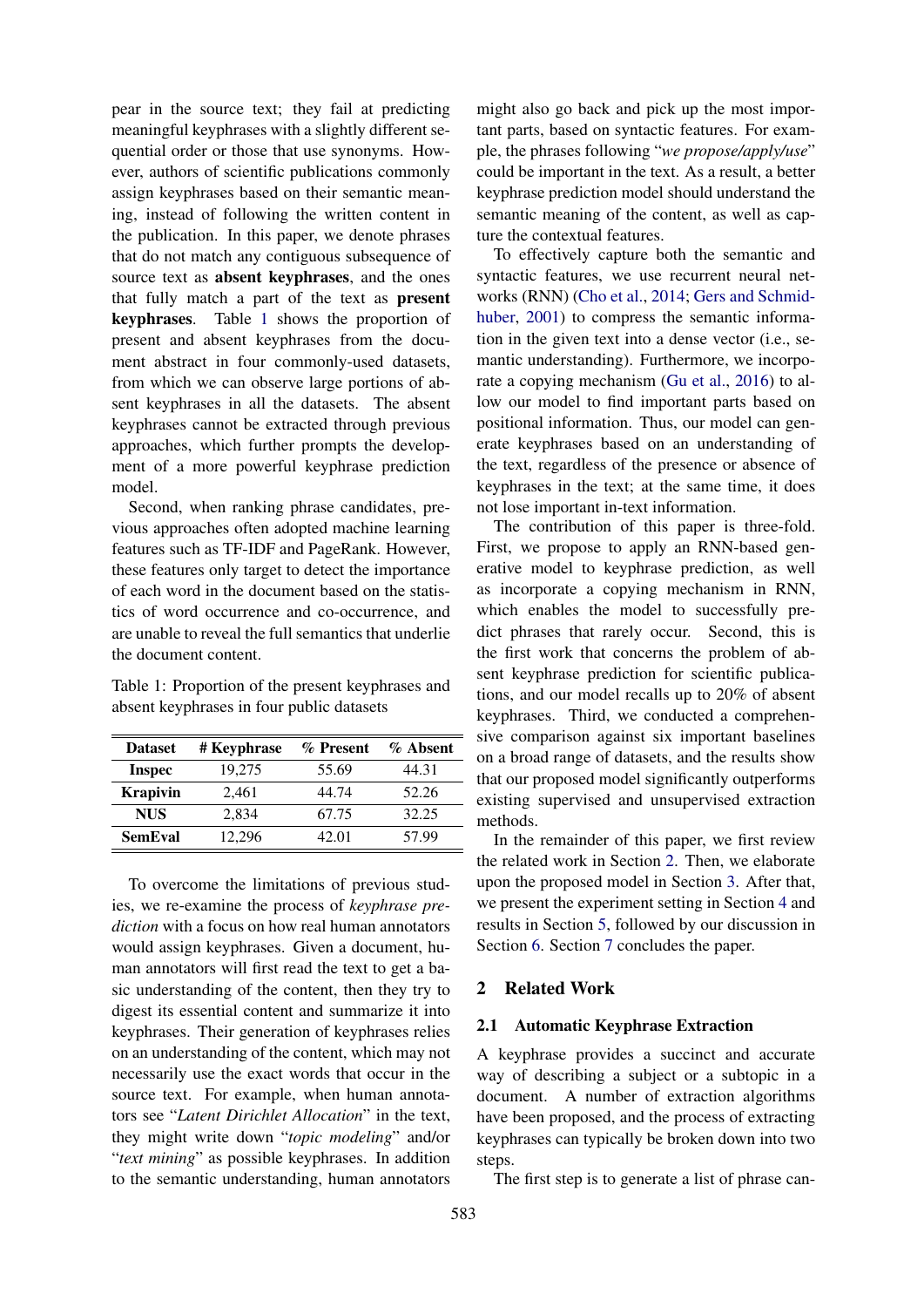didates with heuristic methods. As these candidates are prepared for further filtering, a considerable number of candidates are produced in this step to increase the possibility that most of the correct keyphrases are kept. The primary ways of extracting candidates include retaining word sequences that match certain part-of-speech tag patterns (e.g., nouns, adjectives) (Liu et al., 2011; Wang et al., 2016; Le et al., 2016), and extracting important n-grams or noun phrases (Hulth, 2003; Medelyan et al., 2008).

The second step is to score each candidate phrase for its likelihood of being a keyphrase in the given document. The top-ranked candidates are returned as keyphrases. Both supervised and unsupervised machine learning methods are widely employed here. For supervised methods, this task is solved as a binary classification problem, and various types of learning methods and features have been explored (Frank et al., 1999; Witten et al., 1999; Hulth, 2003; Medelyan et al., 2009b; Lopez and Romary, 2010; Gollapalli and Caragea, 2014). As for unsupervised approaches, primary ideas include finding the central nodes in text graph (Mihalcea and Tarau, 2004; Grineva et al., 2009), detecting representative phrases from topical clusters (Liu et al., 2009, 2010), and so on.

Aside from the commonly adopted two-step process, another two previous studies realized the keyphrase extraction in entirely different ways. Tomokiyo and Hurst (2003) applied two language models to measure the phraseness and informativeness of phrases. Liu et al. (2011) share the most similar ideas to our work. They used a word alignment model, which learns a translation from the documents to the keyphrases. This approach alleviates the problem of vocabulary gaps between source and target to a certain degree. However, this translation model is unable to handle semantic meaning. Additionally, this model was trained with the target of title/summary to enlarge the number of training samples, which may diverge from the real objective of generating keyphrases.

Zhang et al. (2016) proposed a joint-layer recurrent neural network model to extract keyphrases from tweets, which is another application of deep neural networks in the context of keyphrase extraction. However, their work focused on sequence labeling, and is therefore not able to predict absent keyphrases.

# 2.2 Encoder-Decoder Model

The RNN Encoder-Decoder model (which is also referred as sequence-to-sequence Learning) is an end-to-end approach. It was first introduced by Cho et al. (2014) and Sutskever et al. (2014) to solve translation problems. As it provides a powerful tool for modeling variable-length sequences in an end-to-end fashion, it fits many natural language processing tasks and can rapidly achieve great successes (Rush et al., 2015; Vinyals et al., 2015; Serban et al., 2016).

Different strategies have been explored to improve the performance of the Encoder-Decoder model. The attention mechanism (Bahdanau et al., 2014) is a soft alignment approach that allows the model to automatically locate the relevant input components. In order to make use of the important information in the source text, some studies sought ways to copy certain parts of content from the source text and paste them into the target text (Allamanis et al., 2016; Gu et al., 2016; Zeng et al., 2016). A discrepancy exists between the optimizing objective during training and the metrics during evaluation. A few studies attempted to eliminate this discrepancy by incorporating new training algorithms (Marc'Aurelio Ranzato et al., 2016) or by modifying the optimizing objectives (Shen et al., 2016).

# 3 Methodology

This section will introduce our proposed deep keyphrase generation method in detail. First, the task of keyphrase generation is defined, followed by an overview of how we apply the RNN Encoder-Decoder model. Details of the framework as well as the copying mechanism will be introduced in Sections 3.3 and 3.4.

#### 3.1 Problem Definition

Given a keyphrase dataset that consists of N data samples, the i-th data sample  $(\mathbf{x}^{(i)}, \mathbf{p}^{(i)})$ contains one source text  $\mathbf{x}^{(i)}$ , and  $M_i$  target keyphrases  ${\bf p}^{(i)} = ({\bf p}^{(i,1)},{\bf p}^{(i,2)},\ldots,{\bf p}^{(i,M_i)}).$ Both the source text  $x^{(i)}$  and keyphrase  $p^{(i,j)}$  are sequences of words:

$$
\mathbf{x^{(i)}} = x_1^{(i)}, x_2^{(i)}, \dots, x_{L_{\mathbf{x}^{i}}}^{(i)}
$$

$$
\mathbf{p^{(i,j)}} = y_1^{(i,j)}, y_2^{(i,j)}, \dots, y_{L_{\mathbf{p^{(i,j)}}}}^{(i,j)}
$$

 $L_{\mathbf{x}^{(i)}}$  and  $L_{\mathbf{p}^{(i,j)}}$  denotes the length of word sequence of  $x^{(i)}$  and  $p^{(i,j)}$  respectively.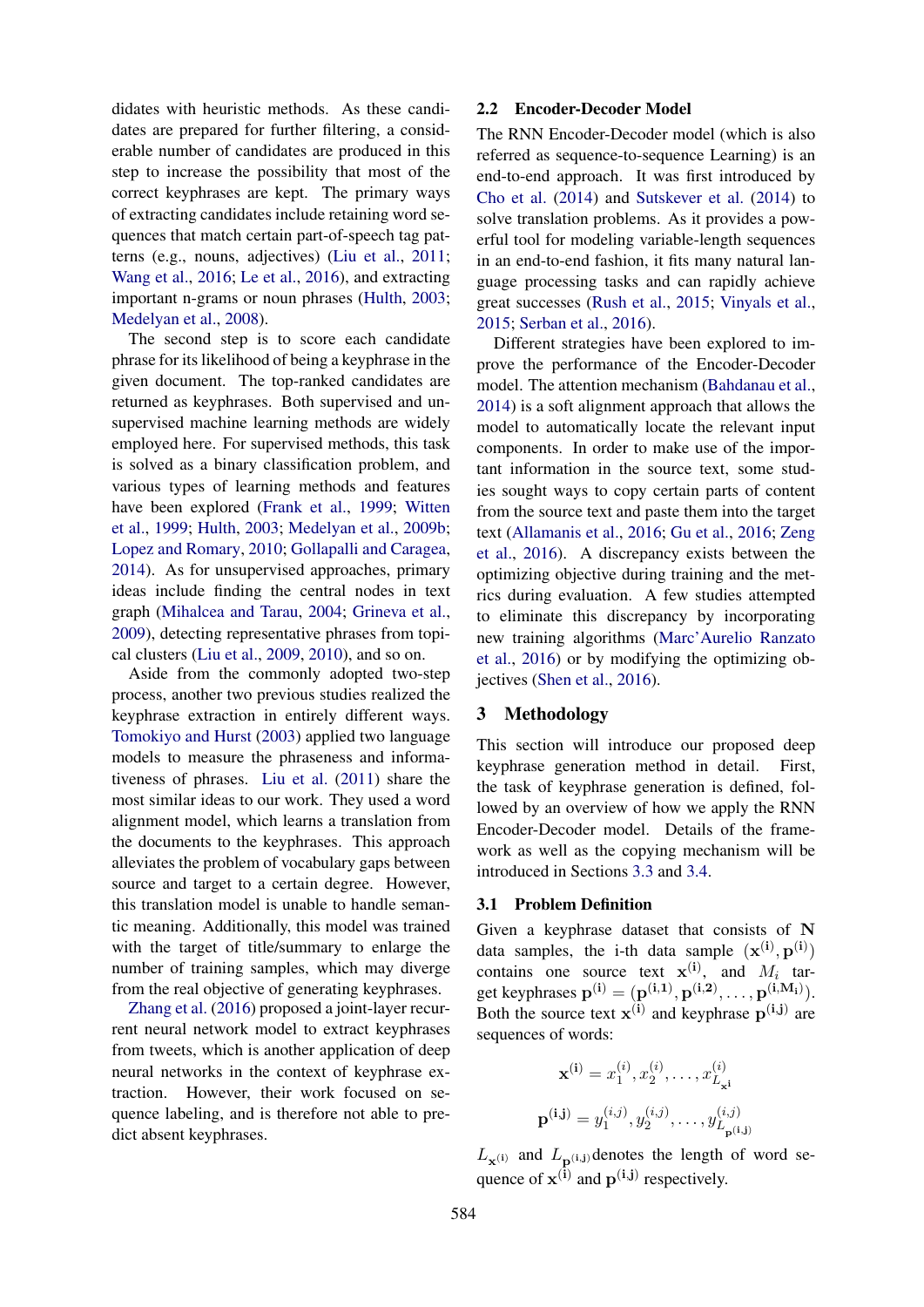Each data sample contains one source text sequence and multiple target phrase sequences. To apply the RNN Encoder-Decoder model, the data need to be converted into text-keyphrase pairs that contain only one source sequence and one target sequence. We adopt a simple way, which splits the data sample  $(\mathbf{x}^{(i)}, \mathbf{p}^{(i)})$  into  $M_i$  pairs:  $({\bf x}^{(i)},{\bf p}^{(i,1)}),({\bf x}^{(i)},{\bf p}^{(i,2)}),\ldots,({\bf x}^{(i)},{\bf p}^{(i,M_i)}).$ 

Then the Encoder-Decoder model is ready to be applied to learn the mapping from the source sequence to target sequence. For the purpose of simplicity,  $(x, y)$  is used to denote each data pair in the rest of this section, where x is the word sequence of a source text and y is the word sequence of its keyphrase.

### 3.2 Encoder-Decoder Model

The basic idea of our keyphrase generation model is to compress the content of source text into a hidden representation with an encoder and to generate corresponding keyphrases with the decoder, based on the representation . Both the encoder and decoder are implemented with recurrent neural networks (RNN).

The encoder RNN converts the variable-length input sequence  $\mathbf{x} = (x_1, x_2, ..., x_T)$  into a set of hidden representation  $h = (h_1, h_2, \ldots, h_T)$ , by iterating the following equations along time t:

$$
\mathbf{h}_t = f(x_t, \mathbf{h}_{t-1}) \tag{1}
$$

where  $f$  is a non-linear function. We get the context vector c acting as the representation of the whole input x through a non-linear function q.

$$
\mathbf{c} = q(h_1, h_2, ..., h_T) \tag{2}
$$

The decoder is another RNN; it decompresses the context vector and generates a variable-length sequence  $y = (y_1, y_2, ..., y_{T})$  word by word, through a conditional language model:

$$
\mathbf{s}_t = f(y_{t-1}, \mathbf{s}_{t-1}, \mathbf{c})
$$
  
 
$$
p(y_t|y_{1,\dots,t-1}, \mathbf{x}) = g(y_{t-1}, \mathbf{s}_t, \mathbf{c})
$$
 (3)

where  $s_t$  is the hidden state of the decoder RNN at time t. The non-linear function  $g$  is a softmax classifier, which outputs the probabilities of all the words in the vocabulary.  $y_t$  is the predicted word at time  $t$ , by taking the word with largest probability after  $q(.)$ .

The encoder and decoder networks are trained jointly to maximize the conditional probability of the target sequence, given a source sequence. After training, we use the beam search to generate phrases and a max heap is maintained to get the predicted word sequences with the highest probabilities.

#### 3.3 Details of the Encoder and Decoder

A bidirectional gated recurrent unit (GRU) is applied as our encoder to replace the simple recurrent neural network. Previous studies (Bahdanau et al., 2014; Cho et al., 2014) indicate that it can generally provide better performance of language modeling than a simple RNN and a simpler structure than other Long Short-Term Memory networks (Hochreiter and Schmidhuber, 1997). As a result, the above non-linear function  $f$  is replaced by the GRU function (see in (Cho et al., 2014)).

Another forward GRU is used as the decoder. In addition, an attention mechanism is adopted to improve performance. The attention mechanism was firstly introduced by Bahdanau et al. (2014) to make the model dynamically focus on the important parts in input. The context vector c is computed as a weighted sum of hidden representation  $$ 

$$
\mathbf{c}_{i} = \sum_{j=1}^{T} \alpha_{ij} h_{j}
$$
\n
$$
\alpha_{ij} = \frac{\exp(a(s_{i-1}, h_{j}))}{\sum_{k=1}^{T} \exp(a(s_{i-1}, h_{k}))}
$$
\n(4)

where  $a(s_{i-1}, h_i)$  is a soft alignment function that measures the similarity between  $s_{i-1}$  and  $h_i$ ; namely, to which degree the inputs around position  $i$  and the output at position  $i$  match.

### 3.4 Copying Mechanism

To ensure the quality of learned representation and reduce the size of the vocabulary, typically the RNN model considers a certain number of frequent words (e.g. 30,000 words in (Cho et al., 2014)), but a large amount of long-tail words are simply ignored. Therefore, the RNN is not able to recall any keyphrase that contains out-ofvocabulary words. Actually, important phrases can also be identified by positional and syntactic information in their contexts, even though their exact meanings are not known. The copying mechanism (Gu et al., 2016) is one feasible solution that enables RNN to predict out-of-vocabulary words by selecting appropriate words from the source text.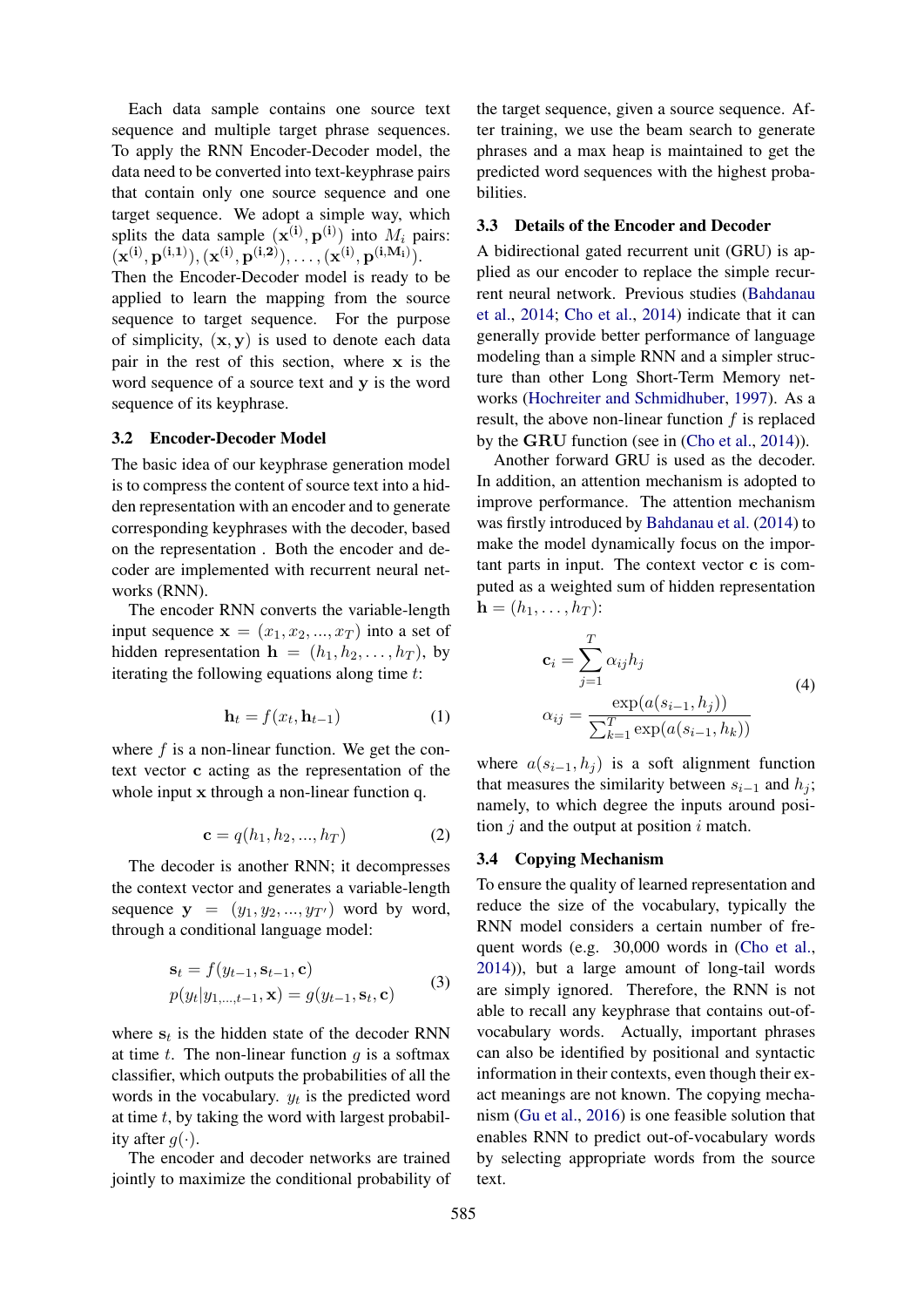By incorporating the copying mechanism, the probability of predicting each new word  $y_t$  consists of two parts. The first term is the probability of generating the term (see Equation 3) and the second one is the probability of copying it from the source text:

$$
p(y_t|y_{1,\dots,t-1}, \mathbf{x}) = p_g(y_t|y_{1,\dots,t-1}, \mathbf{x}) + p_c(y_t|y_{1,\dots,t-1}, \mathbf{x})
$$
 (5)

Similar to attention mechanism, the copying mechanism weights the importance of each word in source text with a measure of positional attention. But unlike the generative RNN which predicts the next word from all the words in vocabulary, the copying part  $p_c(y_t|y_{1,\dots,t-1}, \mathbf{x})$  only considers the words in source text. Consequently, on the one hand, the RNN with copying mechanism is able to predict the words that are out of vocabulary but in the source text; on the other hand, the model would potentially give preference to the appearing words, which caters to the fact that most keyphrases tend to appear in the source text.

$$
p_c(y_t|y_{1,\dots,t-1}, \mathbf{x}) = \frac{1}{Z} \sum_{j:x_j=y_t} \exp(\psi_c(x_j)), y \in \chi
$$

$$
\psi_c(x_j) = \sigma(\mathbf{h}_j^T \mathbf{W}_c) \mathbf{s}_t
$$
(6)

where  $\chi$  is the set of all of the unique words in the source text  $x, \sigma$  is a non-linear function and  $\mathbf{W_c} \in \mathbb{R}$  is a learned parameter matrix. Z is the sum of all the scores and is used for normalization. Please see (Gu et al., 2016) for more details.

# 4 Experiment Settings

This section begins by discussing how we designed our evaluation experiments, followed by the description of training and testing datasets. Then, we introduce our evaluation metrics and baselines.

# 4.1 Training Dataset

There are several publicly-available datasets for evaluating keyphrase generation. The largest one came from Krapivin et al. (2008), which contains 2,304 scientific publications. However, this amount of data is unable to train a robust recurrent neural network model. In fact, there are millions of scientific papers available online, each of which contains the keyphrases that were assigned by their authors. Therefore, we collected a large amount of high-quality scientific metadata in the

computer science domain from various online digital libraries, including ACM Digital Library, ScienceDirect, Wiley, and Web of Science etc. (Han et al., 2013; Rui et al., 2016). In total, we obtained a dataset of 567,830 articles, after removing duplicates and overlaps with testing datasets, which is 200 times larger than the one of Krapivin et al. (2008). Note that our model is only trained on 527,830 articles, since 40,000 publications are randomly held out, among which 20,000 articles were used for building a new test dataset KP20k. Another 20,000 articles served as the validation dataset to check the convergence of our model, as well as the training dataset for supervised baselines.

#### 4.2 Testing Datasets

For evaluating the proposed model more comprehensively, four widely-adopted scientific publication datasets were used. In addition, since these datasets only contain a few hundred or a few thousand publications, we contribute a new testing dataset KP20k with a much larger number of scientific articles. We take the title and abstract as the source text. Each dataset is described in detail below.

- Inspec (Hulth, 2003): This dataset provides 2,000 paper abstracts. We adopt the 500 testing papers and their corresponding uncontrolled keyphrases for evaluation, and the remaining 1,500 papers are used for training the supervised baseline models.
- Krapivin (Krapivin et al., 2008): This dataset provides 2,304 papers with full-text and author-assigned keyphrases. However, the author did not mention how to split testing data, so we selected the first 400 papers in alphabetical order as the testing data, and the remaining papers are used to train the supervised baselines.
- NUS (Nguyen and Kan, 2007): We use the author-assigned keyphrases and treat all 211 papers as the testing data. Since the NUS dataset did not specifically mention the ways of splitting training and testing data, the results of the supervised baseline models are obtained through a five-fold cross-validation.
- SemEval-2010 (Kim et al., 2010): 288 articles were collected from the ACM Digital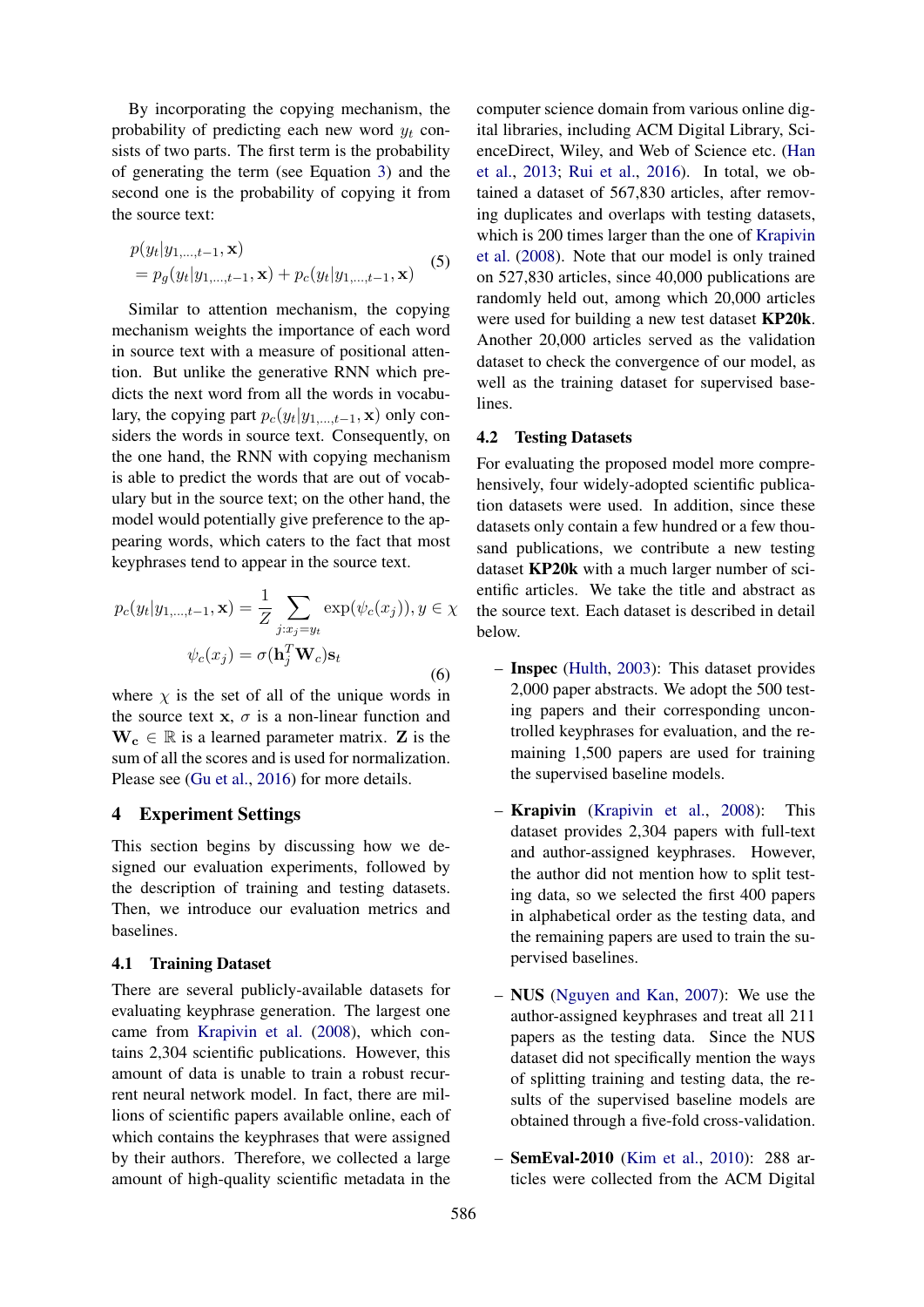Library. 100 articles were used for testing and the rest were used for training supervised baselines.

– KP20k: We built a new testing dataset that contains the titles, abstracts, and keyphrases of 20,000 scientific articles in computer science. They were randomly selected from our obtained 567,830 articles. Due to the memory limits of implementation, we were not able to train the supervised baselines on the whole training set. Thus we take the 20,000 articles in the validation set to train the supervised baselines. It is worth noting that we also examined their performance by enlarging the training dataset to 50,000 articles, but no significant improvement was observed.

### 4.3 Implementation Details

In total, there are  $2,780,316$  (text, keyphrase) pairs for training, in which text refers to the concatenation of the title and abstract of a publication, and keyphrase indicates an author-assigned keyword. The text pre-processing steps including tokenization, lowercasing and replacing all digits with symbol  $\langle$  digit $\rangle$  are applied. Two encoderdecoder models are trained, one with only attention mechanism (RNN) and one with both attention and copying mechanism enabled (Copy-RNN). For both models, we choose the top 50,000 frequently-occurred words as our vocabulary, the dimension of embedding is set to 150, the dimension of hidden layers is set to 300, and the word embeddings are randomly initialized with uniform distribution in [-0.1,0.1]. Models are optimized using Adam (Kingma and Ba, 2014) with initial learning rate =  $10^{-4}$ , gradient clipping = 0.1 and dropout rate  $= 0.5$ . The max depth of beam search is set to 6, and the beam size is set to 200. The training is stopped once convergence is determined on the validation dataset (namely earlystopping, the cross-entropy loss stops dropping for several iterations).

In the generation of keyphrases, we find that the model tends to assign higher probabilities for shorter keyphrases, whereas most keyphrases contain more than two words. To resolve this problem, we apply a simple heuristic by preserving only the first single-word phrase (with the highest generating probability) and removing the rest.

### 4.4 Baseline Models

Four unsupervised algorithms (Tf-Idf, TextRank (Mihalcea and Tarau, 2004), SingleRank (Wan and Xiao, 2008), and ExpandRank (Wan and Xiao, 2008)) and two supervised algorithms (KEA (Witten et al., 1999) and Maui (Medelyan et al., 2009a)) are adopted as baselines. We set up the four unsupervised methods following the optimal settings in (Hasan and Ng, 2010), and the two supervised methods following the default setting as specified in their papers.

### 4.5 Evaluation Metric

Three evaluation metrics, the macro-averaged *precision, recall* and *F-measure*  $(F_1)$  are employed for measuring the algorithm's performance. Following the standard definition, precision is defined as the number of correctly-predicted keyphrases over the number of all predicted keyphrases, and recall is computed by the number of correctlypredicted keyphrases over the total number of data records. Note that, when determining the match of two keyphrases, we use Porter Stemmer for preprocessing.

# 5 Results and Analysis

We conduct an empirical study on three different tasks to evaluate our model.

### 5.1 Predicting Present Keyphrases

This is the same as the keyphrase extraction task in prior studies, in which we analyze how well our proposed model performs on a commonly-defined task. To make a fair comparison, we only consider the present keyphrases for evaluation in this task. Table 2 provides the performances of the six baseline models, as well as our proposed models (i.e., RNN and CopyRNN). For each method, the table lists its F-measure at top 5 and top 10 predictions on the five datasets. The best scores are highlighted in bold and the underlines indicate the second best performances.

The results show that the four unsupervised models (Tf-idf, TextTank, SingleRank and ExpandRank) have a robust performance across different datasets. The ExpandRank fails to return any result on the KP20k dataset, due to its high time complexity. The measures on NUS and SemEval here are higher than the ones reported in (Hasan and Ng, 2010) and (Kim et al., 2010), probably because we utilized the paper abstract instead of the full text for training, which may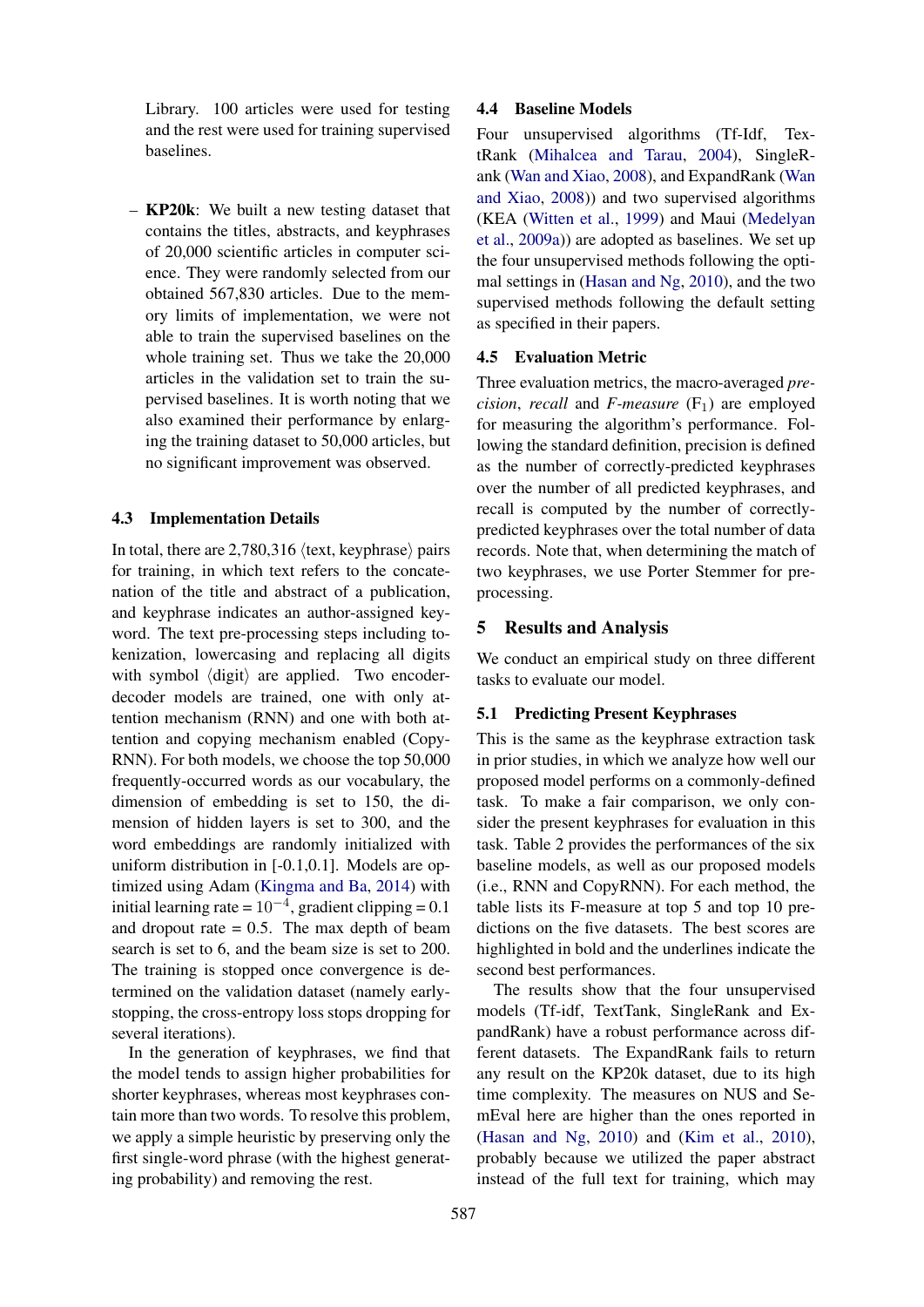| <b>Method</b> | <b>Inspec</b>    |                   | Krapivin         |                   | <b>NUS</b>       |                   | <b>SemEval</b>   |                   | KP20k            |                   |
|---------------|------------------|-------------------|------------------|-------------------|------------------|-------------------|------------------|-------------------|------------------|-------------------|
|               | $\mathbf{F}_1@5$ | $\mathbf{F}_1@10$ | $\mathbf{F}_1@5$ | $\mathbf{F}_1@10$ | $\mathbf{F}_1@5$ | $\mathbf{F}_1@10$ | $\mathbf{F}_1@5$ | $\mathbf{F}_1@10$ | $\mathbf{F}_1@5$ | $\mathbf{F}_1@10$ |
| Tf-Idf        | 0.221            | 0.313             | 0.129            | 0.160             | 0.136            | 0.184             | 0.128            | 0.194             | 0.102            | 0.126             |
| TextRank      | 0.223            | 0.281             | 0.189            | 0.162             | 0.195            | 0.196             | 0.176            | 0.187             | 0.175            | 0.147             |
| SingleRank    | 0.214            | 0.306             | 0.189            | 0.162             | 0.140            | 0.173             | 0.135            | 0.176             | 0.096            | 0.119             |
| ExpandRank    | 0.210            | 0.304             | 0.081            | 0.126             | 0.132            | 0.164             | 0.139            | 0.170             | N/A              | N/A               |
| Maui          | 0.040            | 0.042             | 0.249            | 0.216             | 0.249            | 0.268             | 0.044            | 0.039             | 0.270            | 0.230             |
| <b>KEA</b>    | 0.098            | 0.126             | 0.110            | 0.152             | 0.069            | 0.084             | 0.025            | 0.026             | 0.171            | 0.154             |
| <b>RNN</b>    | 0.085            | 0.064             | 0.135            | 0.088             | 0.169            | 0.127             | 0.157            | 0.124             | 0.179            | 0.189             |
| CopyRNN       | 0.278            | 0.342             | 0.311            | 0.266             | 0.334            | 0.326             | 0.293            | 0.304             | 0.333            | 0.262             |

Table 2: The performance of predicting present keyphrases of various models on five benchmark datasets

filter out some noisy information. The performance of the two supervised models (i.e., Maui and KEA) were unstable on some datasets, but Maui achieved the best performances on three datasets among all the baseline models.

As for our proposed keyphrase prediction approaches, the RNN model with the attention mechanism did not perform as well as we expected. It might be because the RNN model is only concerned with finding the hidden semantics behind the text, which may tend to generate keyphrases or words that are too general and may not necessarily refer to the source text. In addition, we observe that 2.5% (70,891/2,780,316) of keyphrases in our dataset contain out-of-vocabulary words, which the RNN model is not able to recall, since the RNN model can only generate results with the 50,000 words in vocabulary. This indicates that a pure generative model may not fit the extraction task, and we need to further link back to the language usage within the source text. The CopyRNN model, by considering more contextual information, significantly outperforms not only the RNN model but also all baselines, exceeding the best baselines by more than 20% on average. This result demonstrates the importance of source text to the extraction task. Besides, nearly 2% of all correct predictions contained outof-vocabulary words.

The example in Figure 1(a) shows the result of predicted present keyphrases by RNN and Copy-RNN for an article about video search. We see that both models can generate phrases that relate to the topic of information retrieval and video. However most of RNN predictions are high-level terminologies, which are too general to be selected as keyphrases. CopyRNN, on the other hand, predicts more detailed phrases like "video metadata" and "integrated ranking". An interesting bad case, "rich content" coordinates with a keyphrase "video metadata", and the CopyRNN mistakenly puts it into prediction.

# 5.2 Predicting Absent Keyphrases

As stated, one important motivation for this work is that we are interested in the proposed model's capability for predicting absent keyphrases based on the "understanding" of content. It is worth noting that such prediction is a very challenging task, and, to the best of our knowledge, no existing methods can handle this task. Therefore, we only provide the RNN and CopyRNN performances in the discussion of the results of this task. Here, we evaluate the performance within the recall of the top 10 and top 50 results, to see how many absent keyphrases can be correctly predicted. We use the absent keyphrases in the testing datasets for evaluation.

| <b>Dataset</b>    |              | <b>RNN</b> | <b>CopyRNN</b> |       |  |
|-------------------|--------------|------------|----------------|-------|--|
|                   | R@50<br>R@10 |            | R@10           | R@50  |  |
| <b>Inspec</b>     | 0.031        | 0.061      | 0.047          | 0.100 |  |
| <b>Krapivin</b>   | 0.095        | 0.156      | 0.113          | 0.202 |  |
| <b>NUS</b>        | 0.050        | 0.089      | 0.058          | 0.116 |  |
| <b>SemEval</b>    | 0.041        | 0.060      | 0.043          | 0.067 |  |
| KP <sub>20k</sub> | 0.083        | 0.144      | 0.125          | 0.211 |  |

Table 3: Absent keyphrases prediction performance of RNN and CopyRNN on five datasets

Table 3 presents the recall results of the top 10/50 predicted keyphrases for our RNN and CopyRNN models, in which we observe that the CopyRNN can, on average, recall around 8%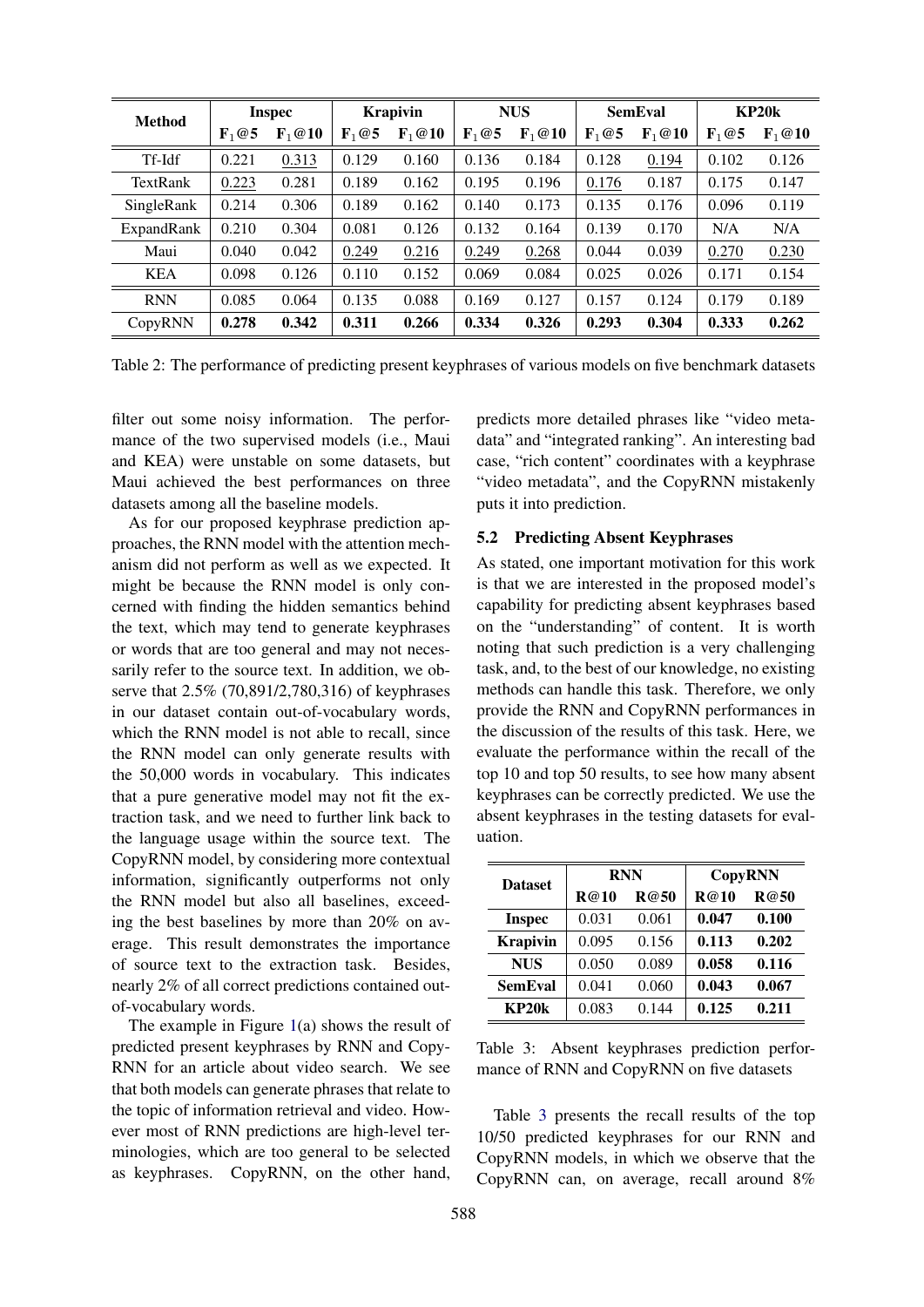(15%) of keyphrases at top 10 (50) predictions. This indicates that, to some extent, both models can capture the hidden semantics behind the textual content and make reasonable predictions. In addition, with the advantage of features from the source text, the CopyRNN model also outperforms the RNN model in this condition, though it does not show as much improvement as the present keyphrase extraction task. An example is shown in Figure 1(b), in which we see that two absent keyphrases, "video retrieval" and "video indexing", are correctly recalled by both models. Note that the term "indexing" does not appear in the text, but the models may detect the information "index videos" in the first sentence and paraphrase it to the target phrase. And the CopyRNN successfully predicts another two keyphrases by capturing the detailed information from the text (highlighted text segments).

| Model             | ${\bf F}_1$ | Model             | ${\bf F}_1$ |
|-------------------|-------------|-------------------|-------------|
| Tf-Idf            | 0.270       | <b>ExpandRank</b> | 0.269       |
| <b>TextRank</b>   | 0.097       | <b>KeyCluster</b> | 0.140       |
| <b>SingleRank</b> | 0.256       | <b>CopyRNN</b>    | 0.164       |

Table 4: Keyphrase prediction performance of CopyRNN on DUC-2001. The model is trained on scientific publication and evaluated on news.

# 5.3 Transferring the Model to the News Domain

RNN and CopyRNN are supervised models, and they are trained on data in a specific domain and writing style. However, with sufficient training on a large-scale dataset, we expect the models to be able to learn universal language features that are also effective in other corpora. Thus in this task, we will test our model on another type of text, to see whether the model would work when being transferred to a different environment.

We use the popular news article dataset DUC-2001 (Wan and Xiao, 2008) for analysis. The dataset consists of 308 news articles and 2,488 manually annotated keyphrases. The result of this analysis is shown in Table 4, from which we could see that the CopyRNN can extract a portion of correct keyphrases from a unfamiliar text. Compared to the results reported in (Hasan and Ng, 2010), the performance of CopyRNN is better than TextRank (Mihalcea and Tarau, 2004) and KeyCluster (Liu et al., 2009), but lags behind the other

three baselines.

As it is transferred to a corpus in a completely different type and domain, the model encounters more unknown words and has to rely more on the positional and syntactic features within the text. In this experiment, the CopyRNN recalls 766 keyphrases. 14.3% of them contain out-ofvocabulary words, and many names of persons and places are correctly predicted.

# 6 Discussion

Our experimental results demonstrate that the CopyRNN model not only performs well on predicting present keyphrases, but also has the ability to generate topically relevant keyphrases that are absent in the text. In a broader sense, this model attempts to map a long text (i.e., paper abstract) with representative short text chunks (i.e., keyphrases), which can potentially be applied to improve information retrieval performance by generating high-quality index terms, as well as assisting user browsing by summarizing long documents into short, readable phrases.

Thus far, we have tested our model with scientific publications and news articles, and have demonstrated that our model has the ability to capture universal language patterns and extract key information from unfamiliar texts. We believe that our model has a greater potential to be generalized to other domains and types, like books, online reviews, etc., if it is trained on a larger data corpus. Also, we directly applied our model, which was trained on a publication dataset, into generating keyphrases for news articles without any adaptive training. We believe that with proper training on news data, the model would make further improvement.

Additionally, this work mainly studies the problem of discovering core content from textual materials. Here, the encoder-decoder framework is applied to model language; however, such a framework can also be extended to locate the core information on other data resources, such as summarizing content from images and videos.

# 7 Conclusions and Future Work

In this paper, we proposed an RNN-based generative model for predicting keyphrases in scientific text. To the best of our knowledge, this is the first application of the encoder-decoder model to a keyphrase prediction task. Our model summarizes phrases based the deep semantic meaning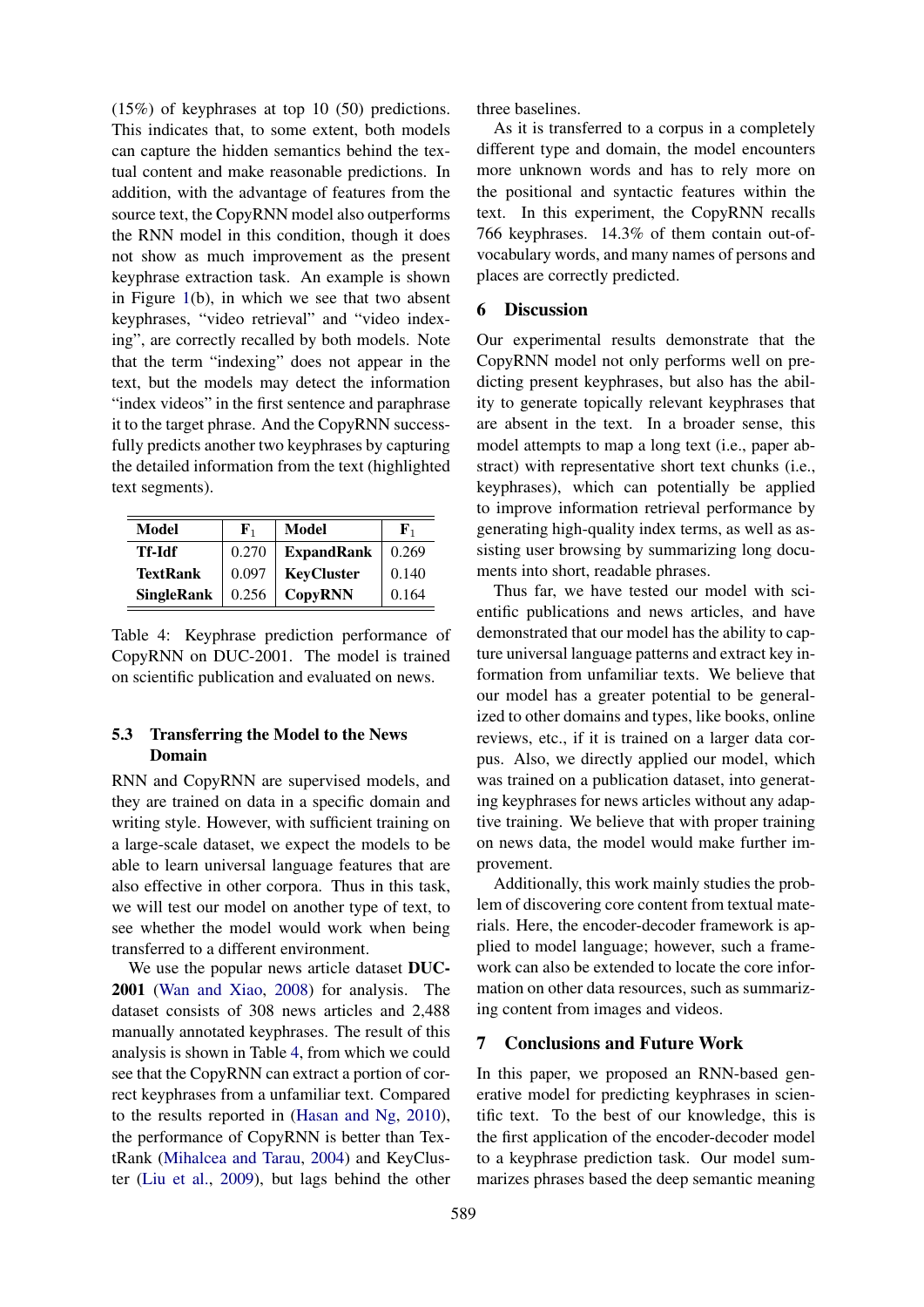| Title: Towards content-based relevance ranking for video search<br>Abstract: Most existing web video search engines index videos by file names, URLs, and surrounding texts. These types of video metadata roughly describe<br>the whole video in an abstract level without taking the rich content, such as semantic content descriptions and speech within the video, into consideration.<br>Therefore the relevance ranking of the video search results is not satisfactory as the details of video contents are ignored. In this paper we propose a novel<br>relevance ranking approach for Web-based video search using both <b>video metadata</b> and the rich content contained in the videos. To leverage real content<br>into ranking, the videos are segmented into shots, which are smaller and more semantic-meaningful retrievable units, and then more detailed information of<br>video content such as semantic descriptions and speech of each shots are used to improve the retrieval and ranking performance. With <b>video metadata</b> and<br>content information of shots, we developed an integrated ranking approach, which achieves improved ranking performance. We also introduce machine<br>learning into the ranking system, and compare them with IR-model (information retrieval model) based method. The evaluation results demonstrate the<br>effectiveness of the proposed ranking methods. |
|------------------------------------------------------------------------------------------------------------------------------------------------------------------------------------------------------------------------------------------------------------------------------------------------------------------------------------------------------------------------------------------------------------------------------------------------------------------------------------------------------------------------------------------------------------------------------------------------------------------------------------------------------------------------------------------------------------------------------------------------------------------------------------------------------------------------------------------------------------------------------------------------------------------------------------------------------------------------------------------------------------------------------------------------------------------------------------------------------------------------------------------------------------------------------------------------------------------------------------------------------------------------------------------------------------------------------------------------------------------------------------------------------------------------------|
| (a) Present Keyphrase<br>1. information retrieval; 2. video search; 3. search engine; 4. video content; 5. machine learning; 6. web video; 7. content based;<br><b>RNN:</b><br>8. semantic content: 9. web based video: 10. web based<br>1. information retrieval; 2. video search; 3. ranking; 4. machine learning; 5. relevance ranking; 6. video metadata; 7. integrated ranking;<br>CopyRNN:<br>8. web video; 9. web video search; 10. rich content                                                                                                                                                                                                                                                                                                                                                                                                                                                                                                                                                                                                                                                                                                                                                                                                                                                                                                                                                                      |
| (b) Absent Keyphrase<br>1. video retrieval; 2. relevance feedback; 3. video summarization; 4. query expansion; 5. video indexing; 6. semantic web; 7. multimedia retrieval;<br><b>RNN:</b><br>8. image retrieval; 9. web search; 10. query processing<br>1. video retrieval; 2. web search; 3. content ranking; 4. content based retrieval; 5. content retrieval; 6. video indexing; 7. relevance feedback;<br>CopyRNN:<br>8. video ranking; 9. semantic web; 10. content based video retrieval; 34. content based ranking; 61. video segmentation                                                                                                                                                                                                                                                                                                                                                                                                                                                                                                                                                                                                                                                                                                                                                                                                                                                                           |

Figure 1: An example of predicted keyphrase by RNN and CopyRNN. Phrases shown in bold are correct predictions.

of the text, and is able to handle rarely-occurred phrases by incorporating a copying mechanism. Comprehensive empirical studies demonstrate the effectiveness of our proposed model for generating both present and absent keyphrases for different types of text. Our future work may include the following two directions.

- In this work, we only evaluated the performance of the proposed model by conducting off-line experiments. In the future, we are interested in comparing the model to human annotators and using human judges to evaluate the quality of predicted phrases.
- Our current model does not fully consider correlation among target keyphrases. It would also be interesting to explore the multiple-output optimization aspects of our model.

# Acknowledgments

We would like to thank Jiatao Gu and Miltiadis Allamanis for sharing the source code and giving helpful advice. We also thank Wei Lu, Yong Huang, Qikai Cheng and other IRLAB members at Wuhan University for the assistance of dataset development. This work is partially supported by the National Science Foundation under Grant No.1525186.

# References

M. Allamanis, H. Peng, and C. Sutton. 2016. A Convolutional Attention Network for Extreme Summarization of Source Code. *ArXiv e-prints* .

- Dzmitry Bahdanau, Kyunghyun Cho, and Yoshua Bengio. 2014. Neural machine translation by jointly learning to align and translate. *arXiv preprint arXiv:1409.0473* .
- Gábor Berend. 2011. Opinion expression mining by exploiting keyphrase extraction. In *IJCNLP*. Citeseer, pages 1162–1170.
- Kyunghyun Cho, Bart Van Merrienboer, Caglar Gul- ¨ cehre, Dzmitry Bahdanau, Fethi Bougares, Holger Schwenk, and Yoshua Bengio. 2014. Learning phrase representations using rnn encoder-decoder for statistical machine translation. *arXiv preprint arXiv:1406.1078* .
- Eibe Frank, Gordon W Paynter, Ian H Witten, Carl Gutwin, and Craig G Nevill-Manning. 1999. Domain-specific keyphrase extraction .
- Felix A Gers and E Schmidhuber. 2001. Lstm recurrent networks learn simple context-free and contextsensitive languages. *IEEE Transactions on Neural Networks* 12(6):1333–1340.
- Sujatha Das Gollapalli and Cornelia Caragea. 2014. Extracting keyphrases from research papers using citation networks. In *Proceedings of the Twenty-Eighth AAAI Conference on Artificial Intelligence*. AAAI Press, AAAI'14, pages 1629–1635. http://dl.acm.org/citation.cfm?id=2892753.2892779.
- Maria Grineva, Maxim Grinev, and Dmitry Lizorkin. 2009. Extracting key terms from noisy and multitheme documents. In *Proceedings of the 18th International Conference on World Wide Web*. ACM, New York, NY, USA, WWW '09, pages 661–670. https://doi.org/10.1145/1526709.1526798.
- Jiatao Gu, Zhengdong Lu, Hang Li, and Victor OK Li. 2016. Incorporating copying mechanism in sequence-to-sequence learning. *arXiv preprint arXiv:1603.06393* .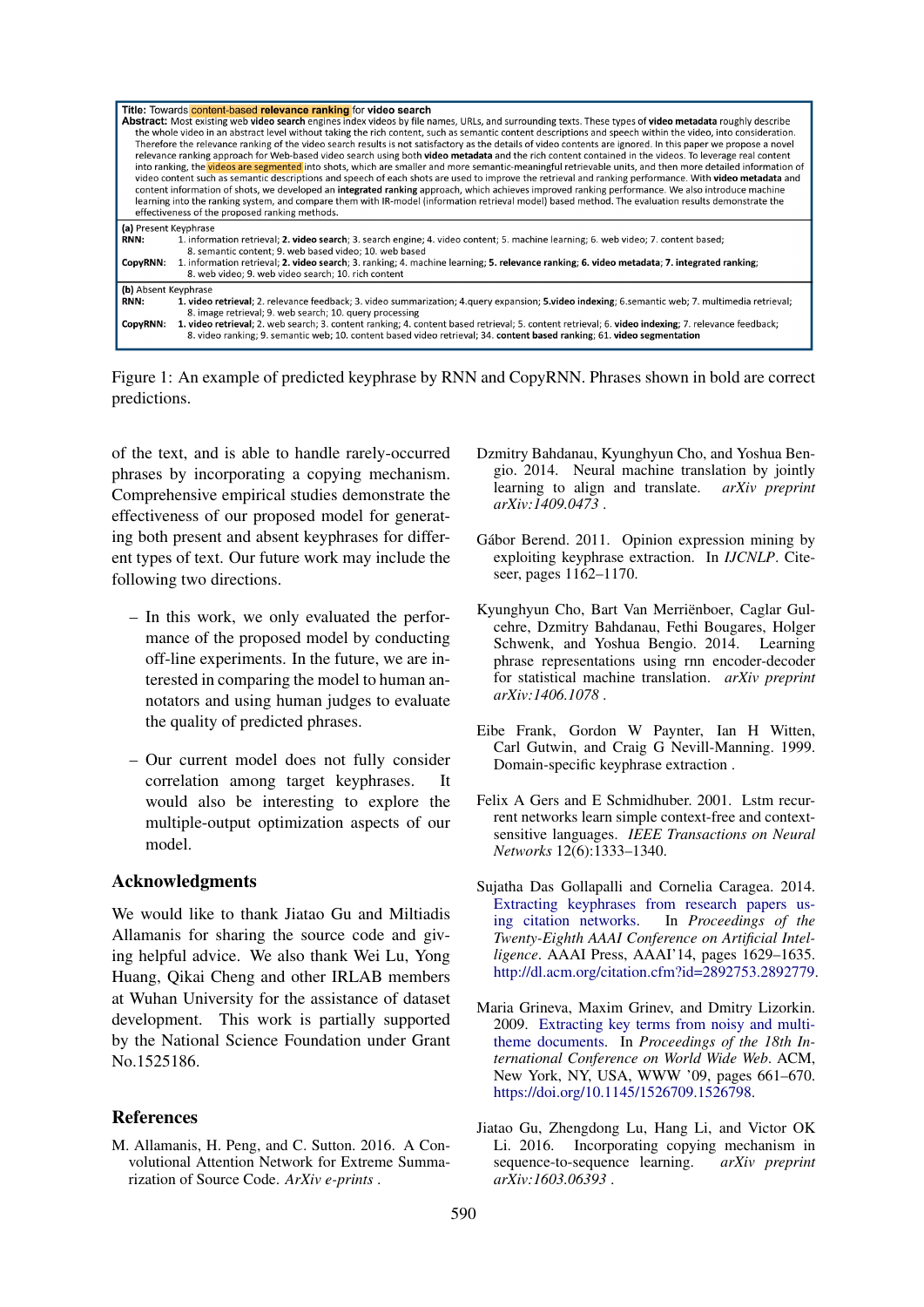- Shuguang Han, Daqing He, Jiepu Jiang, and Zhen Yue. 2013. Supporting exploratory people search: a study of factor transparency and user control. In *Proceedings of the 22nd ACM international conference on Information & Knowledge Management*. ACM, pages 449–458.
- Kazi Saidul Hasan and Vincent Ng. 2010. Conundrums in unsupervised keyphrase extraction: making sense of the state-of-the-art. In *Proceedings of the 23rd International Conference on Computational Linguistics: Posters*. Association for Computational Linguistics, pages 365–373.
- Sepp Hochreiter and Jürgen Schmidhuber. 1997. Long short-term memory. *Neural computation* 9(8):1735–1780.
- Anette Hulth. 2003. Improved automatic keyword extraction given more linguistic knowledge. In *Proceedings of the 2003 conference on Empirical methods in natural language processing*. Association for Computational Linguistics, pages 216–223.
- Anette Hulth and Beáta B Megyesi. 2006. A study on automatically extracted keywords in text categorization. In *Proceedings of the 21st International Conference on Computational Linguistics and the 44th annual meeting of the Association for Computational Linguistics*. Association for Computational Linguistics, pages 537–544.
- Steve Jones and Mark S Staveley. 1999. Phrasier: a system for interactive document retrieval using keyphrases. In *Proceedings of the 22nd annual international ACM SIGIR conference on Research and development in information retrieval*. ACM, pages 160–167.
- Daniel Kelleher and Saturnino Luz. 2005. Automatic hypertext keyphrase detection. In *Proceedings of the 19th International Joint Conference on Artificial Intelligence*. Morgan Kaufmann Publishers Inc., San Francisco, CA, USA, IJCAI'05, pages 1608–1609. http://dl.acm.org/citation.cfm?id=1642293.1642576.
- Su Nam Kim, Olena Medelyan, Min-Yen Kan, and Timothy Baldwin. 2010. Semeval-2010 task 5: Automatic keyphrase extraction from scientific articles. In *Proceedings of the 5th International Workshop on Semantic Evaluation*. Association for Computational Linguistics, pages 21–26.
- Diederik Kingma and Jimmy Ba. 2014. Adam: A method for stochastic optimization. *arXiv preprint arXiv:1412.6980* .
- Mikalai Krapivin, Aliaksandr Autayeu, and Maurizio Marchese. 2008. Large dataset for keyphrases extraction. Technical Report DISI-09-055, DISI, Trento, Italy.
- Tho Thi Ngoc Le, Minh Le Nguyen, and Akira Shimazu. 2016. *Unsupervised Keyphrase Extraction: Introducing New Kinds of Words to Keyphrases*, Springer International Publishing, Cham, pages 665–671.
- Zhiyuan Liu, Xinxiong Chen, Yabin Zheng, and Maosong Sun. 2011. Automatic keyphrase extraction by bridging vocabulary gap. In *Proceedings of the Fifteenth Conference on Computational Natural Language Learning*. Association for Computational Linguistics, pages 135–144.
- Zhiyuan Liu, Wenyi Huang, Yabin Zheng, and Maosong Sun. 2010. Automatic keyphrase extraction via topic decomposition. In *Proceedings of the 2010 conference on empirical methods in natural language processing*. Association for Computational Linguistics, pages 366–376.
- Zhiyuan Liu, Peng Li, Yabin Zheng, and Maosong Sun. 2009. Clustering to find exemplar terms for keyphrase extraction. In *Proceedings of the 2009 Conference on Empirical Methods in Natural Language Processing: Volume 1-Volume 1*. Association for Computational Linguistics, pages 257–266.
- Patrice Lopez and Laurent Romary. 2010. Humb: Automatic key term extraction from scientific articles in grobid. In *Proceedings of the 5th International Workshop on Semantic Evaluation*. Association for Computational Linguistics, Stroudsburg, PA, USA, SemEval '10, pages 248–251. http://dl.acm.org/citation.cfm?id=1859664.1859719.
- Sumit Chopra Marc'Aurelio Ranzato, Michael Auli, and Wojciech Zaremba. 2016. Sequence level training with recurrent neural networks. *ICLR, San Juan, Puerto Rico* .
- Yutaka Matsuo and Mitsuru Ishizuka. 2004. Keyword extraction from a single document using word co-occurrence statistical information. *International Journal on Artificial Intelligence Tools* 13(01):157– 169.
- Olena Medelyan, Eibe Frank, and Ian H Witten. 2009a. Human-competitive tagging using automatic keyphrase extraction. In *Proceedings of the 2009 Conference on Empirical Methods in Natural Language Processing: Volume 3-Volume 3*. Association for Computational Linguistics, pages 1318–1327.
- Olena Medelyan, Eibe Frank, and Ian H. Witten. 2009b. Human-competitive tagging using automatic keyphrase extraction. In *Proceedings of the 2009 Conference on Empirical Methods in Natural Language Processing: Volume 3 - Volume 3*. Association for Computational Linguistics, Stroudsburg, PA, USA, EMNLP '09, pages 1318–1327. http://dl.acm.org/citation.cfm?id=1699648.1699678.
- Olena Medelyan, Ian H Witten, and David Milne. 2008. Topic indexing with wikipedia. In *Proceedings of the AAAI WikiAI workshop*. volume 1, pages 19–24.
- Rada Mihalcea and Paul Tarau. 2004. Textrank: Bringing order into texts. Association for Computational Linguistics.